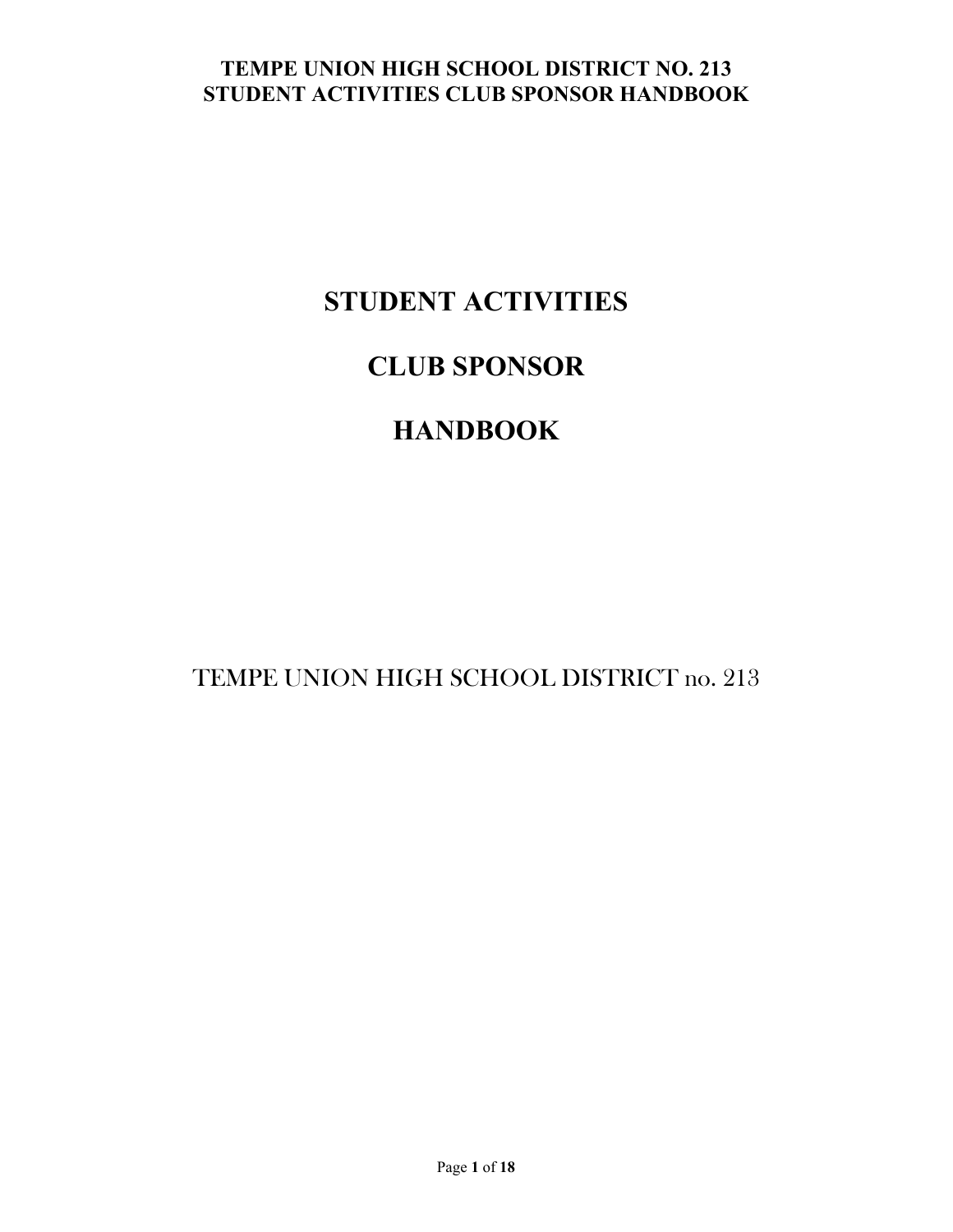Page intentionally left blank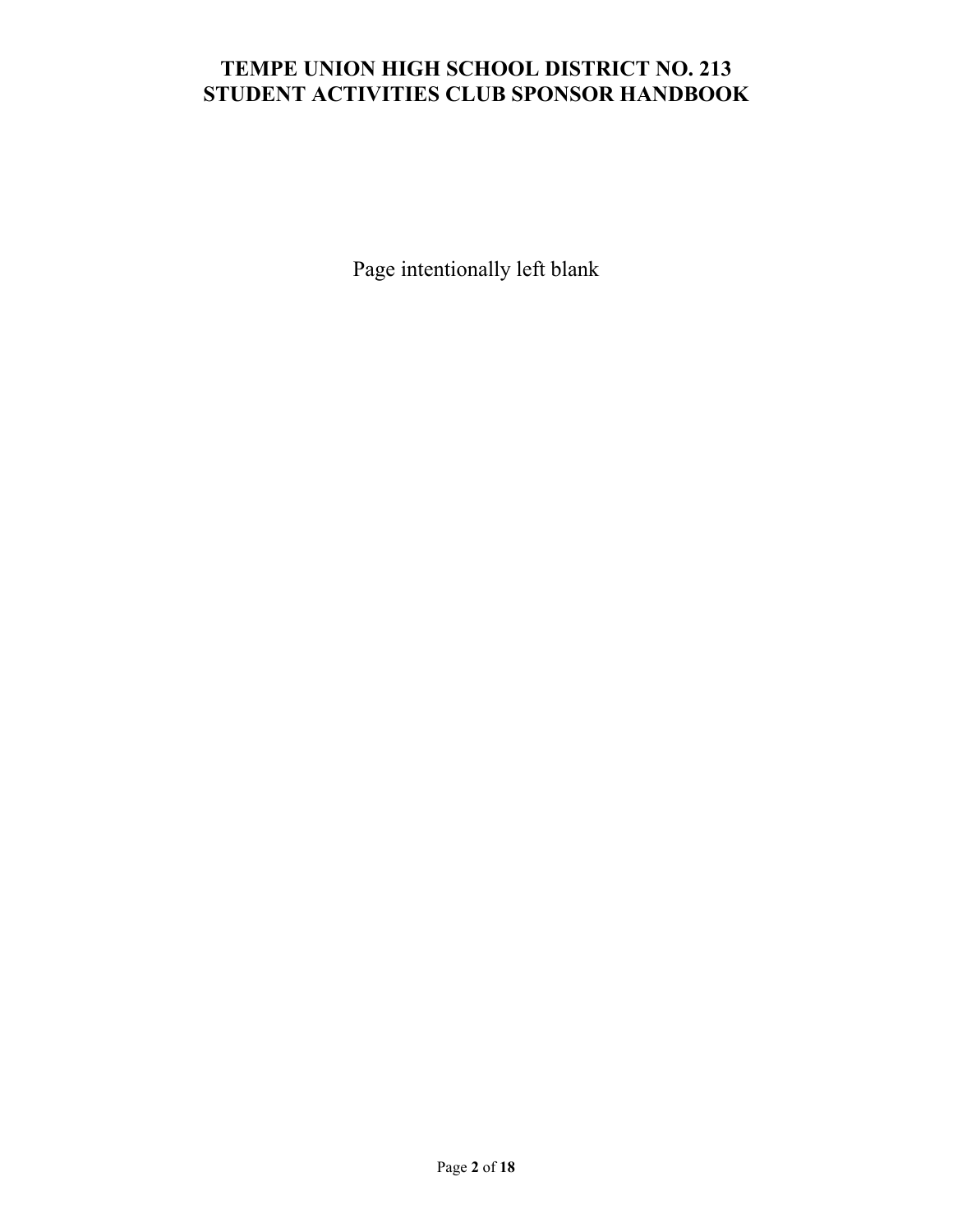#### **Policies and Procedures Agreement**

I have read the information enclosed and agree to comply with the policies and procedures outlined in this Tempe Union High School District Student Activities Club Sponsor Handbook. **MISUSE OR MISHANDLING OF ANY STUDENT ACTIVITIES FUNDS IS GROUNDS FOR DISCIPLINARY ACTION.** 

|       | Club Sponsor Signature:    |
|-------|----------------------------|
|       | Club Sponsor Printed Name: |
|       |                            |
|       | Student Club Name #1:      |
|       |                            |
|       |                            |
|       |                            |
|       |                            |
|       |                            |
| Date: |                            |

**Return to: Activities Assistant Principal Scan and email copy to** *jbarnard@tempeunion.org* **for Business Services file copy**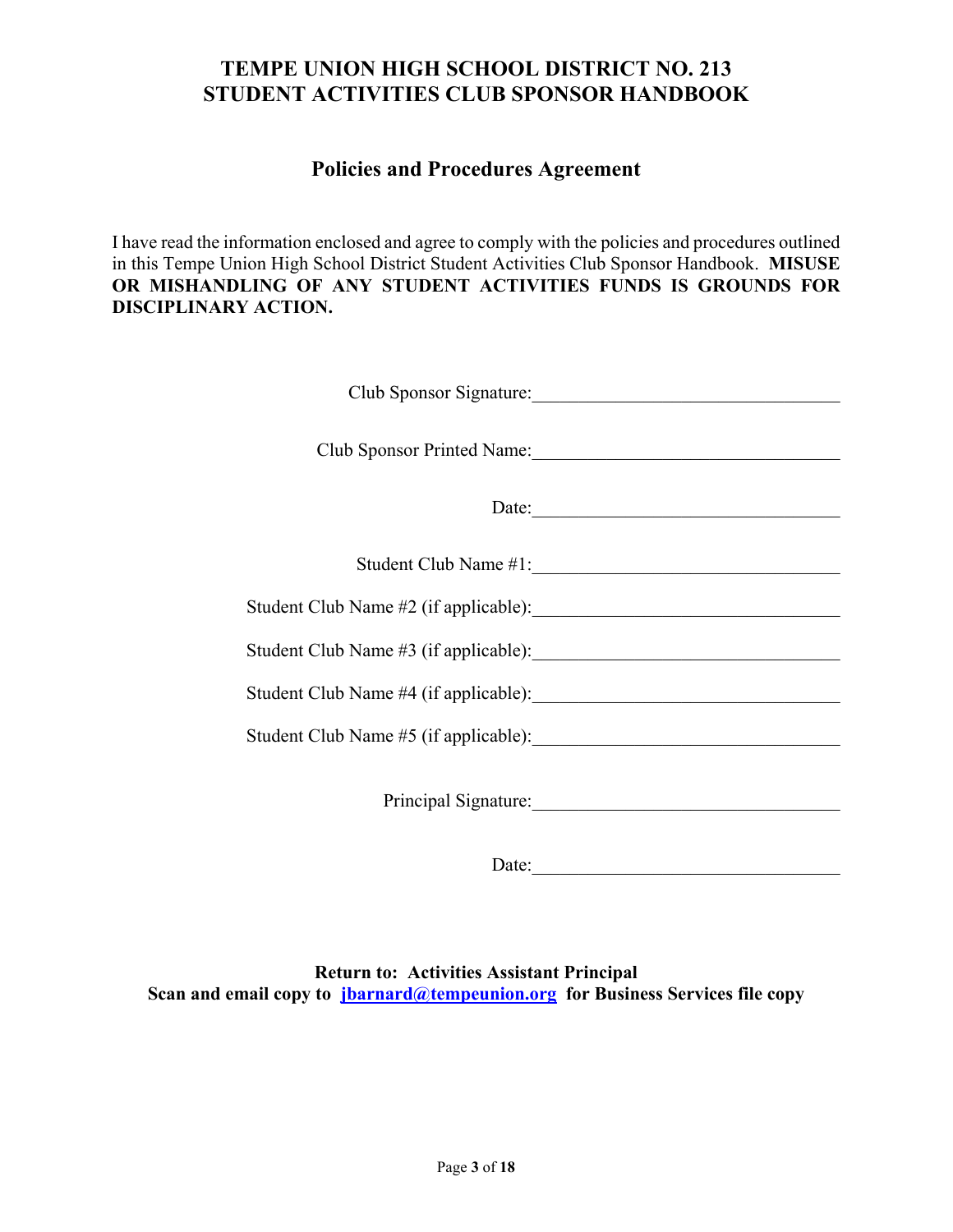#### **Dear Club Sponsor:**

The purpose of this handbook is to provide you, the Club Sponsor, with guidance regarding District fundraisers, receipts and expenditure policies and procedures to ensure a mutual understanding of your responsibilities as a Club Sponsor.

Copies of policies pertaining to student activities are available upon request from the District office. These policies have been developed according to Arizona Revised Statutes and the Uniform System of Financial Records and will be strictly enforced.

Thank you for your support of student activities.

**Dr. Kevin J. Mendivil Community Community Community Diane M. Meulemans** 

**Superintendent District Student Activities Treasurer** 

**Note: current Student Club account balance information can be found on your campus Financial Reports folder. If you do not have access to your campus Financial Reports folder, please submit an IT support ticket.**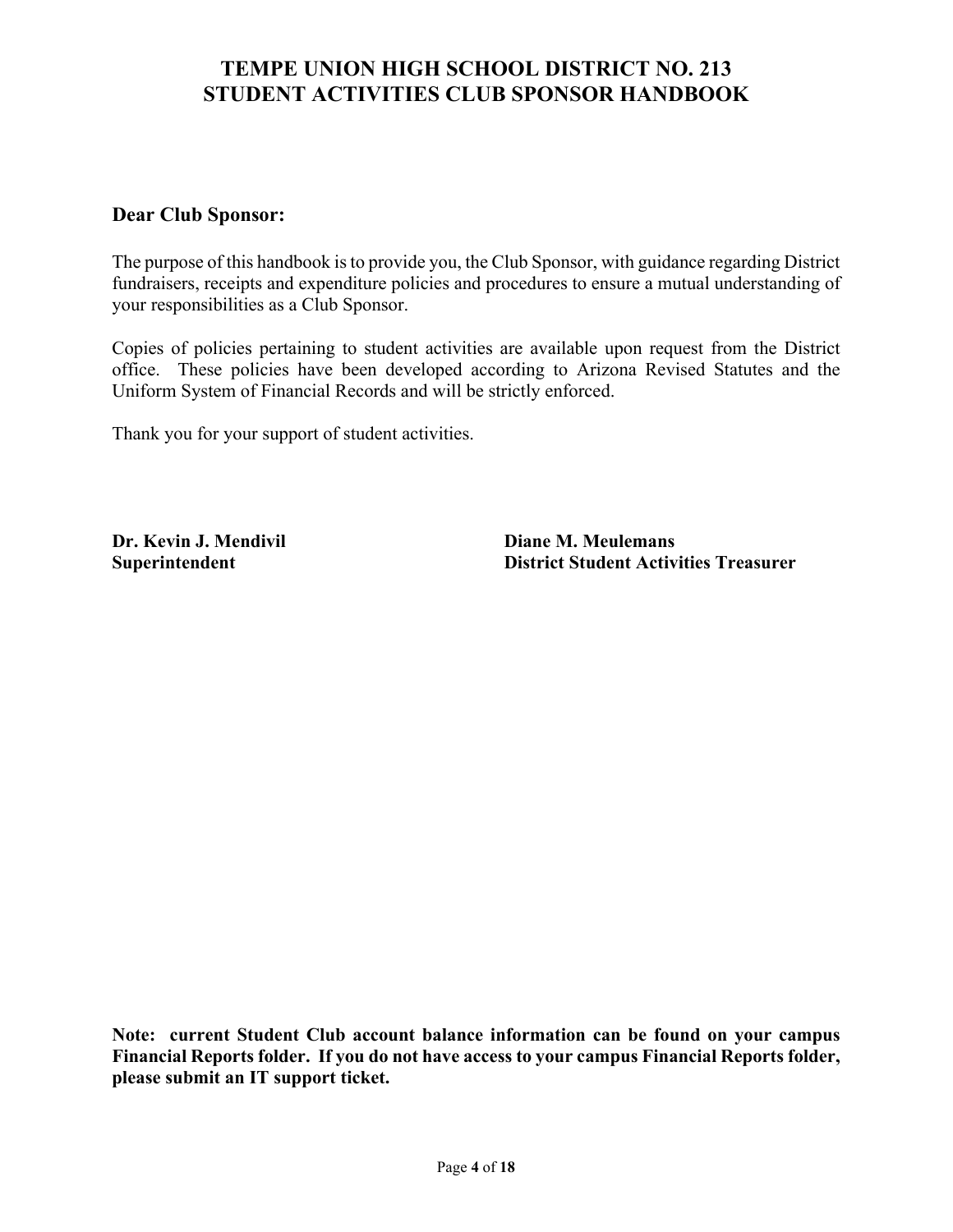### **TABLE OF CONTENTS**

| $Expenditures ________ ________ ________ ________ ________ ________ ________ ________ ________ ________ ________ ________ ________ ________ ________ ________ ________ ________ ________ ________ ________ ________ ________ ________ ________ ________ ________ ________ ________ ________ <$ |  |
|------------------------------------------------------------------------------------------------------------------------------------------------------------------------------------------------------------------------------------------------------------------------------------------------|--|
|                                                                                                                                                                                                                                                                                                |  |
|                                                                                                                                                                                                                                                                                                |  |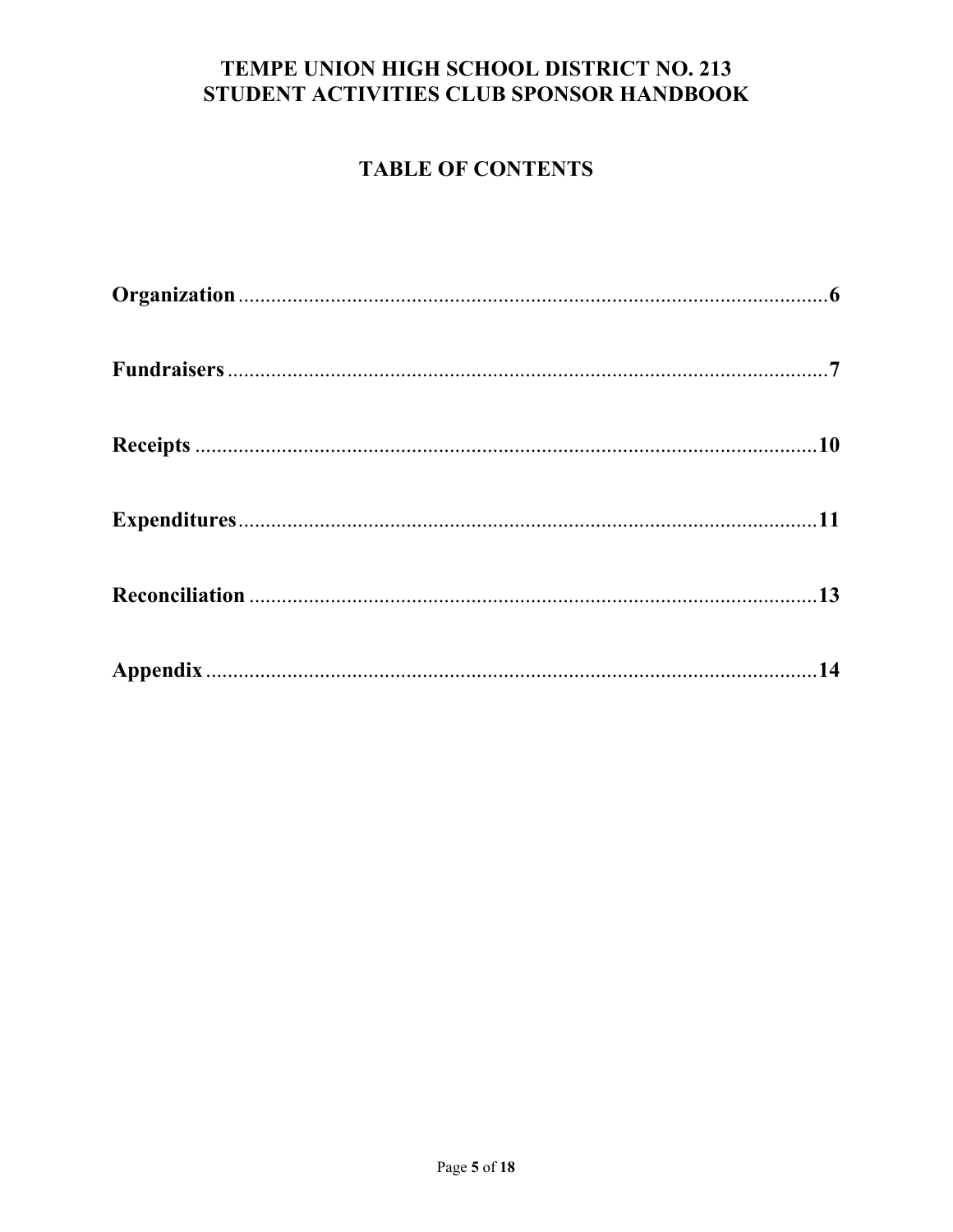#### **ORGANIZATION**

- 1. Requirements for organizing a Student Club.
	- a. Student Club must submit a constitution that identifies the purpose of the Student Club, to the School Activities Principal and Student Council for approval. See **Sample Constitution Form** in the Appendix. In addition, Student Club must follow step by step instructions of your campus.
	- b. Student Club must have at least one adult sponsor who is an employee of the District and must be approved by the School Activities Principal and Student Council.
	- c. Student Club must elect officers and submit officer names and member names to the Student Council, and Student Activities office.
- 2. The Student Council and each Student Club should follow these procedures for meetings:
	- a. The meeting is called to order and a Student Club member must take minutes. The Club Sponsor must be present.
	- b. Minutes must include, but not be limited to the following: date, time, members present, discussion, motions made and motions approved. See **Request for Purchase Order /Meeting Minutes Form** in the Appendix. A sign in sheet with all the Student Club members must be used to document members present e.g., members present will sign in and absent members will be left blank.
	- c. Minutes are filed by the Club Sponsor and must be retained for three years for audit purposes.
	- d. A quorum is necessary when voting. A quorum is defined as a majority of an entire body.
- 3. Conflict of interest policies, as stated in District policy GBCA and ARS Title §38-503 apply to all student activity transactions. ARS Title §38-503 prohibits school employees from participating in any manner in a contract, sale or purchase where the employee or a relative has a substantial interest in the contract sale or purchase.

#### 4. **MISUSE OR MISHANDLING OF ANY STUDENT ACTIVITIES FUNDS IS GROUNDS FOR DISCIPLINARY ACTION.**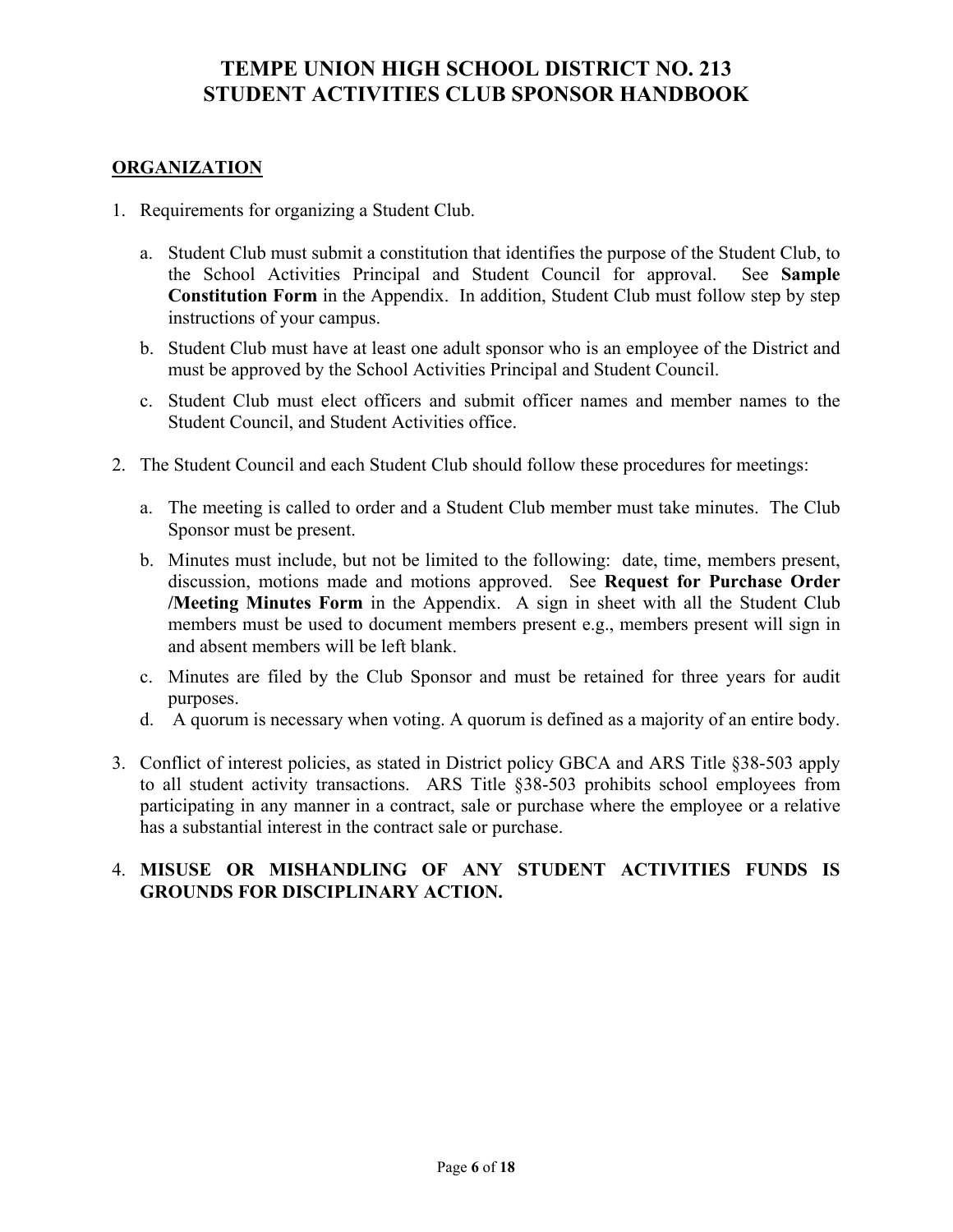#### **FUNDRAISERS**

- 1. All fundraisers must have prior approval from the Student Council and the Student Activities Principal. The completed **Fundraiser Approval Form** must be kept on file in Activities Principal's office and must be available for Bookstore Manager and Student Activities Treasurer prior to the start of any fundraising activity. **See Fundraiser Approval Form** in the Appendix.
- 2. Approval List: if not on the list below it must be taken to the school board for approval.

| Food:                             | <b>School Spirit:</b>  | Services:                            |
|-----------------------------------|------------------------|--------------------------------------|
| conform<br>(must<br>serving<br>to |                        |                                      |
| guidelines)                       |                        |                                      |
| Apples                            | <b>Balloons</b>        | Car washes                           |
| <b>Bagels</b>                     | <b>Bumper</b> stickers | Clinics                              |
| <b>Baked Goods</b>                | <b>Buttons</b>         |                                      |
| <b>Beef Jerky</b>                 | Calendars              | <b>Concession stands:</b>            |
|                                   |                        | (must conform to serving guidelines) |
| <b>Breakfast Items</b>            | Caps                   | Candy                                |
| Frozen Fruit Drinks               | Folders                | Hot dogs                             |
| Frozen Yogurt                     | Hats                   | Popcorn / chips / nachos             |
| <b>Nachos</b>                     | Key chains, charms     | Soft drinks                          |
| Peanuts                           | Mugs, cups             | Lollipops                            |
| Pickles                           | Pillows                | Chocolate                            |
| Pizza                             | Ribbons                |                                      |
| Popcorn                           | Pom poms               | Miscellaneous:                       |
| Pretzels                          | Stadium cushions       | Grocery store receipts               |
| Sausage/Cheese                    | t-shirts               | Internet shopping incentive program  |
| Spices                            | Towels                 | Marathons                            |
| Sub sandwiches                    | yearbooks              | Mini Olympics                        |
|                                   |                        | Mother's day greetings               |
| <b>Personal Items:</b>            | <b>Personal Items:</b> | Musicals                             |
| Auto window shades                | Rummage Sale           | Pennants                             |
| Book sales / book covers          | Stuffed animals        | Phoenix suns tickets                 |
| Calendars                         | Sunglasses             | Renaissance fair                     |
| Candles                           | Suntan lotion          | Skate parties                        |
| Cookbooks                         | Sweatshirts            | Sporting events                      |
| Crystal                           | Tapes/cds              | Student stores                       |
| Flowers                           |                        | Student vs. staff                    |
| Greeting cards / stationary       | <b>Miscellaneous:</b>  | Talent show                          |
| Holiday gifts / boutique          | <b>Book</b> fairs      | Talk-a-thon                          |
| Jackets                           | Carnival               | Teacher auction                      |
| Jewelry                           | Coupon books           | Tupperware                           |
| Magazines                         | Dances                 | Walk-a-thon                          |
| Memo boards                       | Drama productions      | Wrapping paper                       |
| Message grams                     | Fair tickets           | Yearbooks                            |
| Notebooks                         | Fashion show           |                                      |
| Pencils                           | Field trips            |                                      |
| Posters                           | Fun run                |                                      |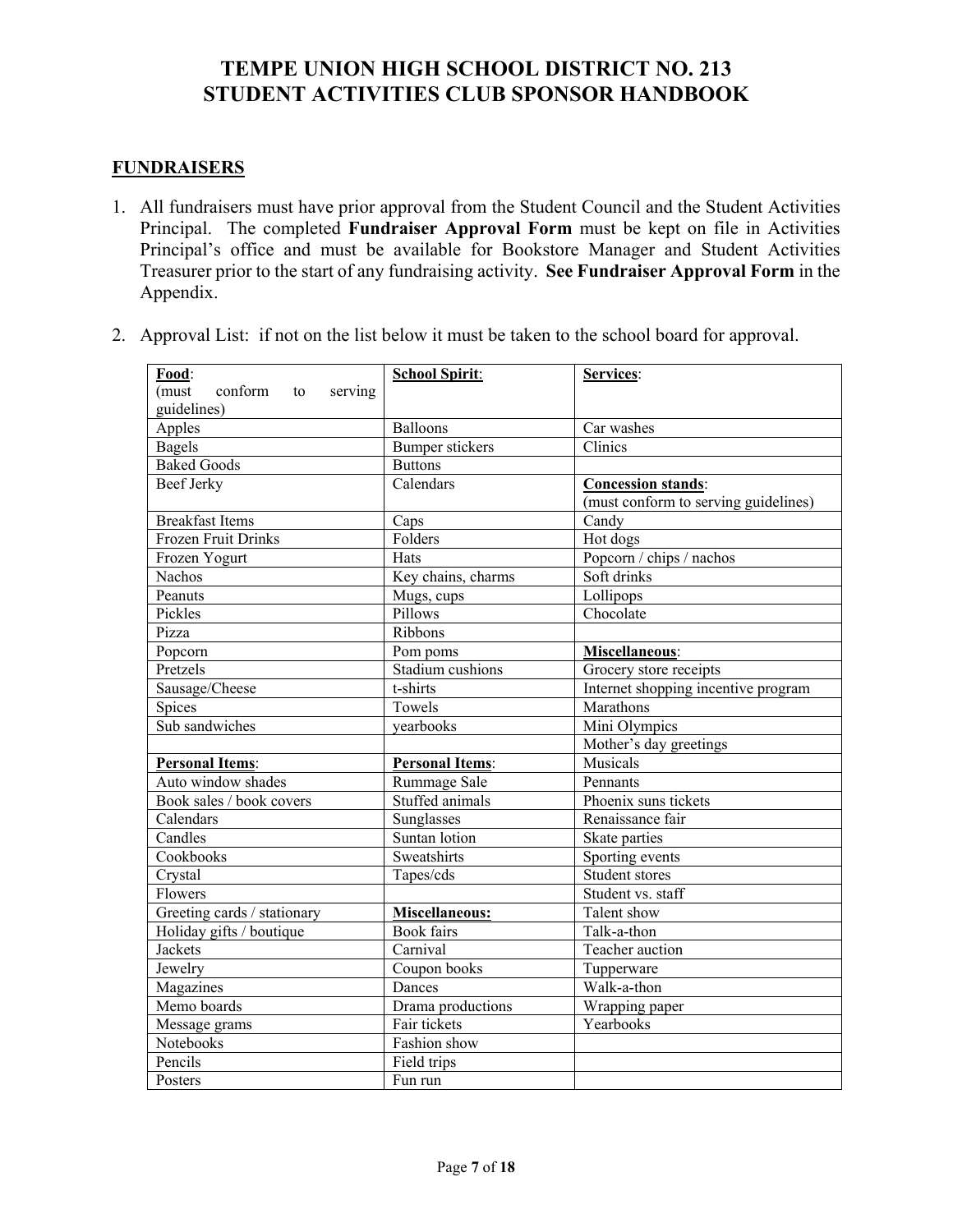- 3. Vendors must register as a vendor with the Purchasing department before goods or services are purchased. Please refer all vendors to the Purchasing website page at https://tuhsd.bonfirehub.com/portal/?tab=login
- 4. Student activities monies are derived from a variety of sources: dues, concessions, ticket sales, publications, yearbooks, class or student pictures, and fund raising events approved by Activities Principal/or designee. ALL monies raised by the students must be deposited into a Student Club account and documented on a **Deposit Slip Form** (available at the bookstore).
- 5. A Student Club may **NOT** hold a raffle, drawing, lottery or similar event.
- 6. A Student Club may **NOT** sell for parent groups.
- 7. A Student Club may participate in a joint fundraising project with an outside group such as a parent-teacher organization if the Governing Board has approved the project. The proceeds should be allocated proportionately between the two organizations based on the level of effort devoted by each group on the project.
- 8. Students are discouraged from selling items house to house.
- 9. Proceeds from sale of inventory (candy, T-shirts, etc.) must be compared to items sold to estimate actual proceeds. Use the following method:

| Step 1 |       | Amount purchased from vendor |
|--------|-------|------------------------------|
|        | Less: | Amount left on hand          |
|        |       | Equals: Amount sold          |
|        |       |                              |

- **Step 2** Amount sold x selling price = Estimated proceeds
- 10. Any unsold inventory after fundraising sales (candy, T-shirts, etc.) must be accounted for and properly safeguarded. A year-end checkout procedure must be performed on excess inventory and what will be done with it.
- 11. It is the practice of the District to limit the sale of competitive food items, including candy, on its campuses, and to encourage students to utilize the school cafeteria(s).

The following guidelines shall apply for the sale of food items:

- The decision concerning the sale of candy and other food items; i.e. cookies, brownies, etc., shall be left to the discretion of the administration at each individual campus.
- However, if food sales are allowed, no competitive food items shall be sold during the breakfast and lunch hours.
- Food sold should be commercially regulated or its preparation properly supervised and not made at home.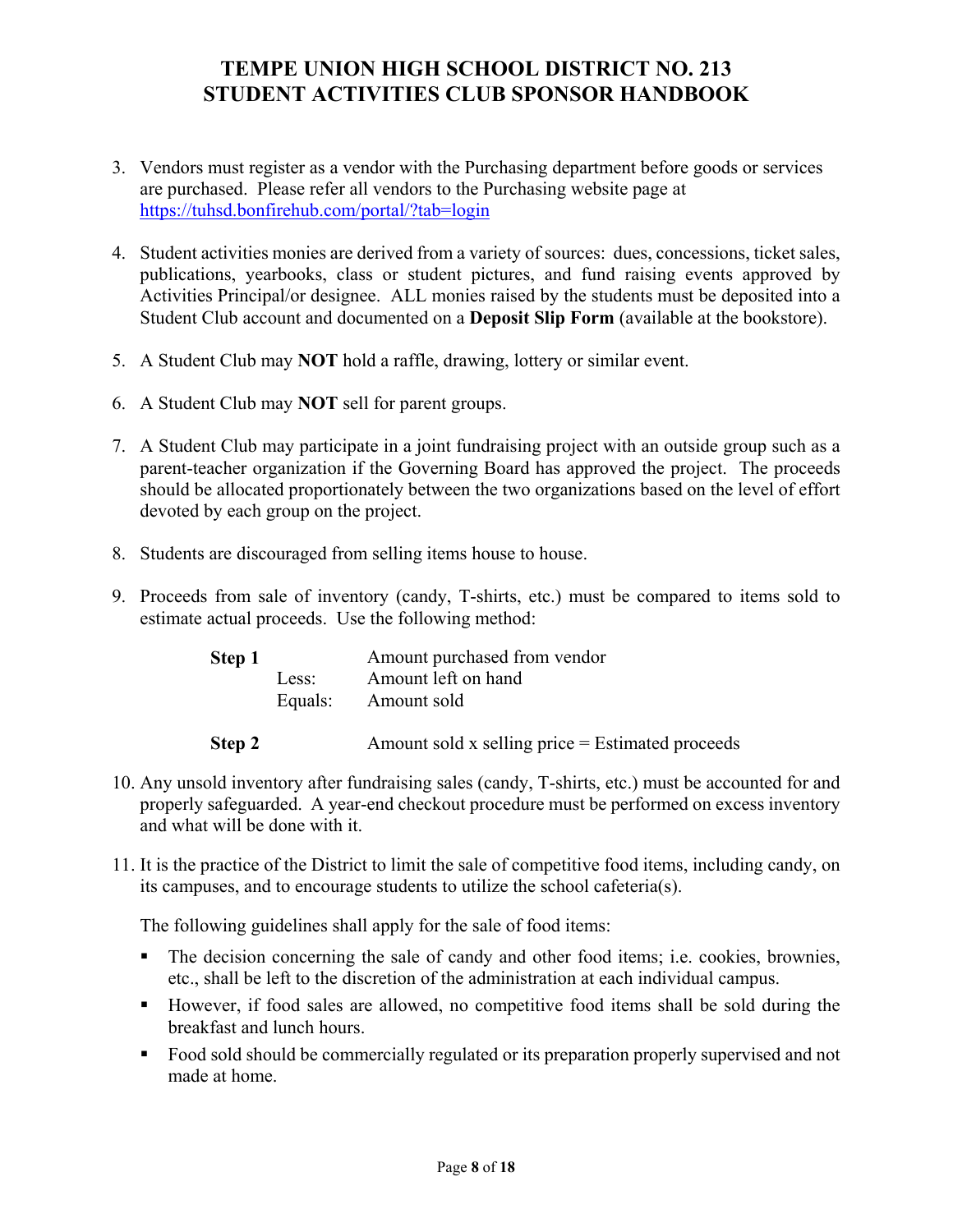- All student food sales shall receive prior approval from the Student Council. See Fundraiser Approval Form in the Appendix.
- 12. An unsolicited donation to a Student Club will be treated as a "gift and donation" to the district. The district's **Donation Approval Form** in the Appendix must be filled out by the donor and/or Club Sponsor to go to school board for approval. The District's Budget Specialist will enter the donation into the district's accounting system and notify the Club Sponsor of the available funds and how to access them.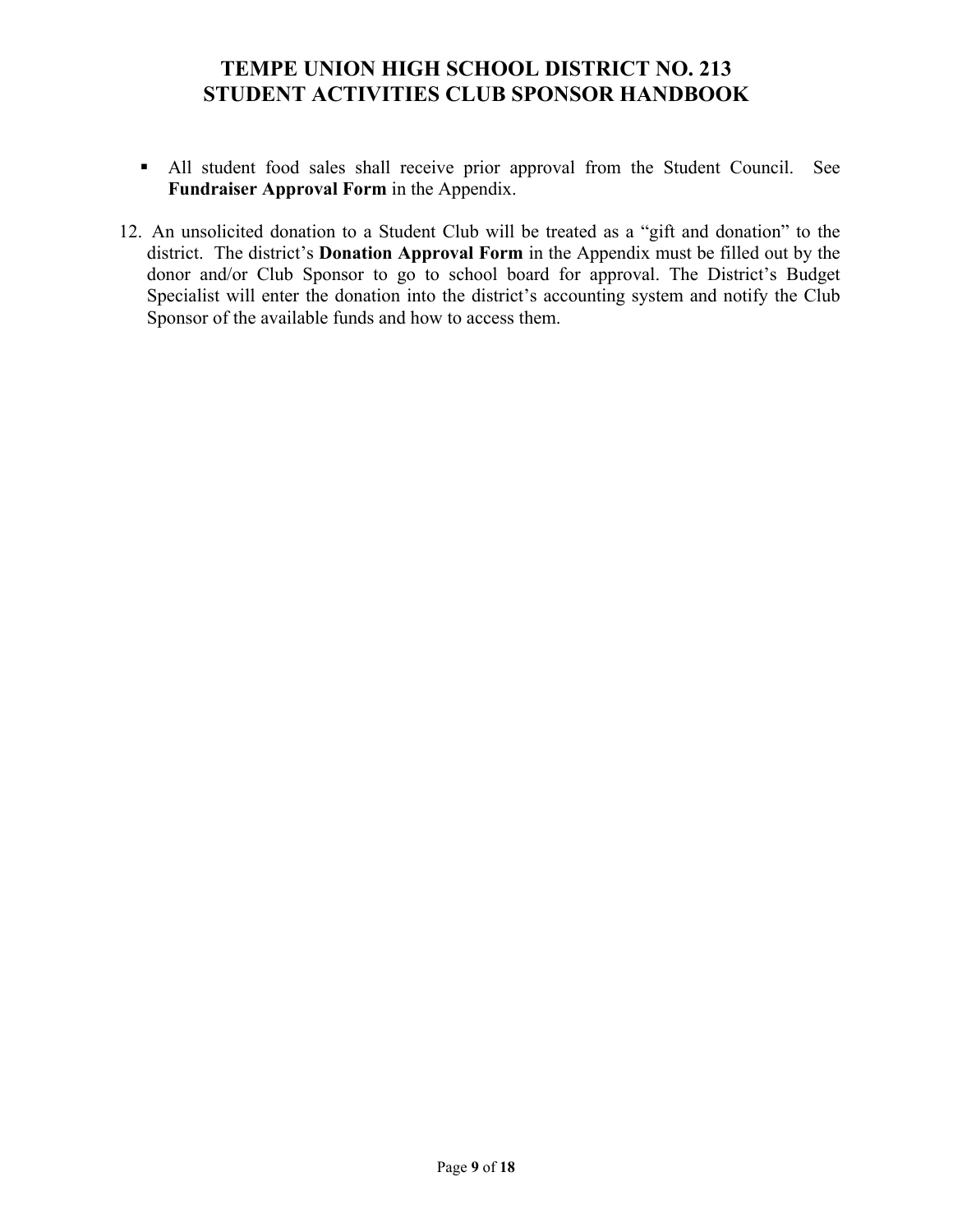#### **RECEIPTS**

- 1. All student activities monies must be physically safeguarded. **In no case shall money be left overnight except in safes provided for the safekeeping of valuables.**
- 2. All cash must be safeguarded by being deposited in the bookstore on a daily basis. Monies shall not be kept in classrooms or taken home. All monies shall be deposited in the bookstore by filling out a **Deposit Slip** form available at the bookstore. Please ensure checks have all information (name, address, phone number) and write student ID numbers on all checks. Under no circumstances should an individual deposit student activities funds to their personal checking account.
- 3. Event receipts (e.g., athletic gate receipts, dance receipts) deposits should be picked up by the administrator on duty and taken to the Bookstore for deposit. Alternatively, the event receipts could be placed in a secure campus safe and taken to the Bookstore for deposit the following business day.
- 4. Private bank accounts are not authorized for use by any Student Clubs.
- 5. For current cash balances, see Bookstore Manager. Individual Student Clubs must maintain positive cash balances and perform monthly reconciliations with District records for audit purposes.

#### *Procedures:*

- 1. The Club Sponsor and the student should work together to prepare the **Deposit Slip**.
	- If tickets were involved, be sure to include the beginning and ending ticket numbers, calculating the number of tickets sold on the **Deposit Slip**.
	- A calculator tape of check totals should be attached to the checks.
	- The **Deposit Slip** requires signature of the student and the Bookstore staff member receiving the money.
- 2. When the Bookstore staff receives the **Deposit Slip**, a receipt will be issued to the student and stapled to their copy of the Deposit Slip. A duplicate copy of the receipt is maintained by the bookstore and stapled to the duplicate copy of the **Deposit Slip**.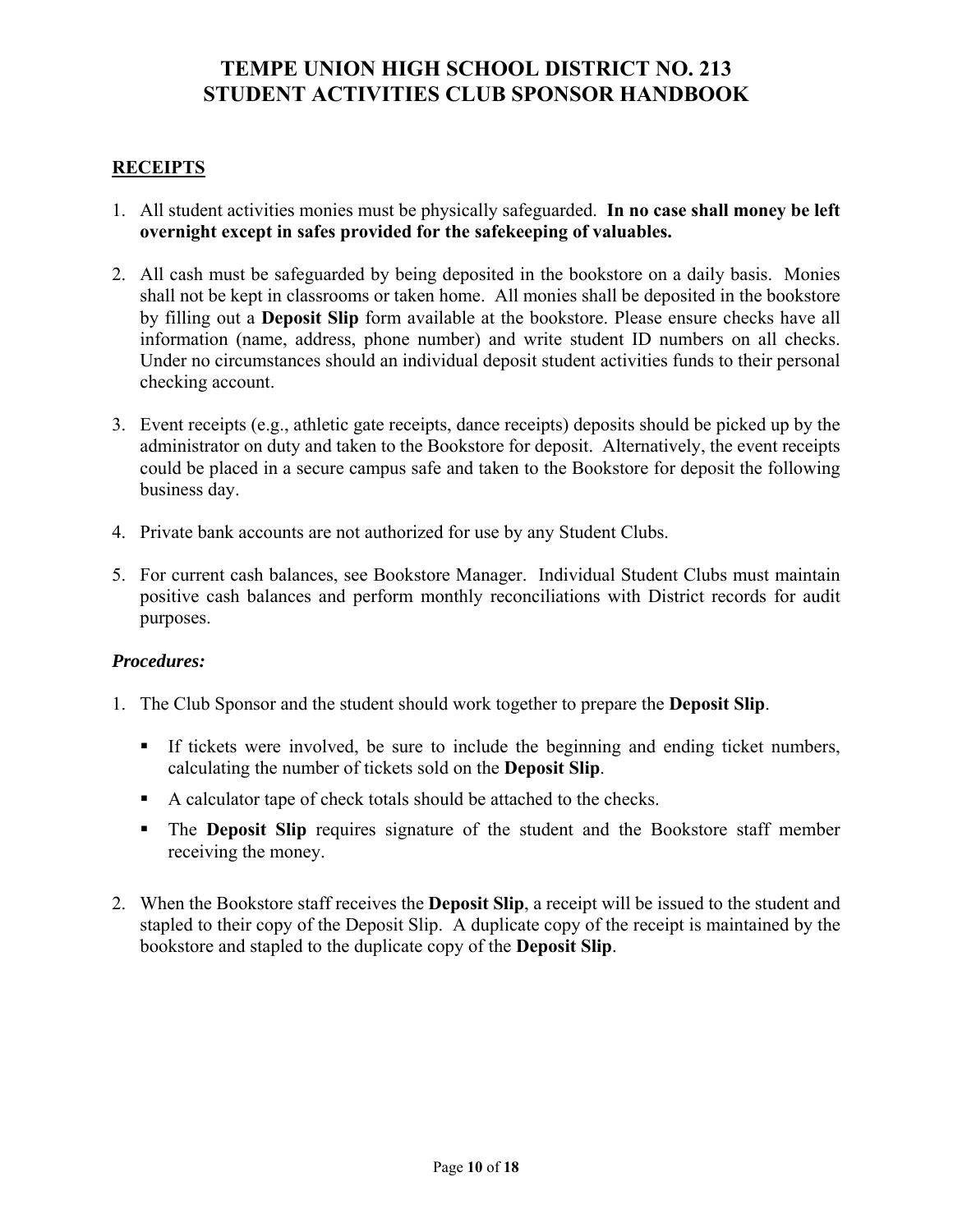#### **EXPENDITURES**

- 1. Monies should be expended in a manner beneficial to those students currently in school. Students must actively participate in the management of funds.
- 2. At the end of each fiscal year, all Student Club accounts must have a positive or zero balance. It is the responsibility of the Club Sponsor and District Student Activities Treasurer to ensure accounts complete the year in a positive standing. Student Clubs that had no monetary activity during the year must be justified to remain an active Student Club. After the second year of monetary inactivity, any ending balances are automatically transferred to the school's Student Council account.
- 3. Student activities monies must not be used to defray any District expense.
- 4. Cash must be available in the account of a Student Club before a purchase is made. Student Clubs may request a loan from student council in the event no cash is available.
- 5. List of student names and list of food served is required for meals provided for students.
- 6. If a Club Sponsor is not familiar with the **Purchasing Policies and Procedures**, please do the following before planning for the purchase of goods or services:
	- a.) Go to the District website https://www.tempeunion.org/
	- b.) Login as Staff
	- c.) Go to the Staff tab
	- d.) Go Purchasing/Warehouse to review the **Purchasing Policies and Procedures**.
- 7. All purchases of goods and services must have a District purchase order and prior approval by the Student Club before the goods and services are provided. Student Club approval is documented on the **Request For Purchase Order/Meeting Minutes** form which is then attached to the Purchase Requisition (request) submitted in the iVisions portal. If the purchase requisition is approved, a Purchase Order is issued and a copy is forwarded to the Club Sponsor.
- 8. After the Purchase Order is issued, the Club Sponsor is now authorized to proceed with the purchase. After the purchase is made and an invoice is received in Accounts Payable, the Accounts Payable staff will forward the vendor invoices to Club Sponsor for review and approval. All approved invoices should be returned to Accounts Payable for payment processing.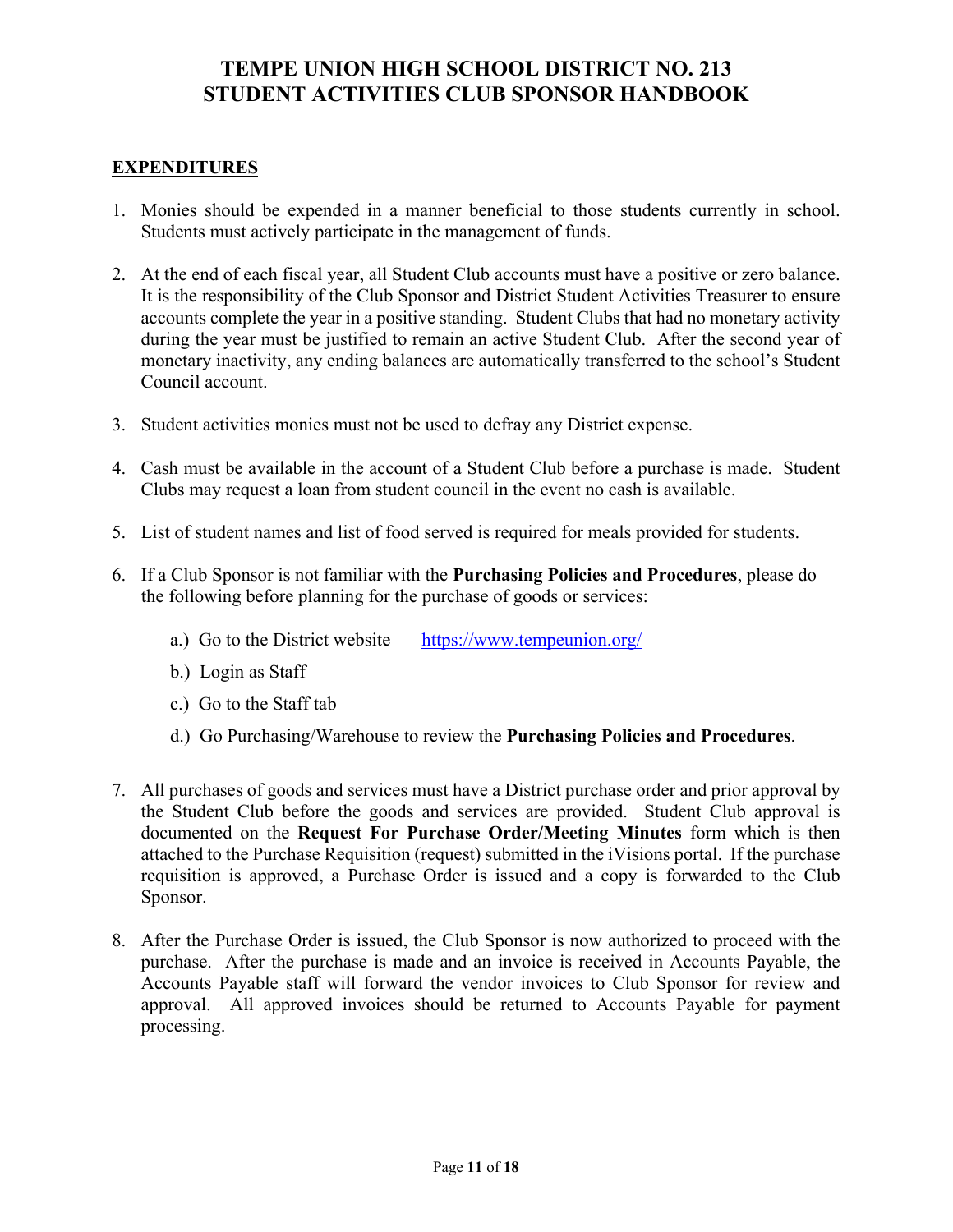- 9. Capital items purchased by a Student Club must be donated to the District. Capital items will be added to the district's fixed asset listing to safeguard these student purchases. A **Donation Approval Form** in the Appendix must be filled out and presented to the school board for approval.
- 10. Reimbursements to Club Sponsors will not be made for purchases made from vendors that accepts a District purchase order. If necessary, contact the Purchasing department to verify if a certain vendor accepts a District purchase order. If it is determined that the desired vendor does not accept a District purchase order and the Purchasing department is not able to find a suitable alternative vendor that accepts District purchase order, the Club Sponsor may request a reimbursement. First, the Club Sponsor must obtain the prior approval for the reimbursement from the District Student Activities Treasurer. Reimbursements to Club Sponsors cannot exceed \$500 per requester per school year. Reimbursements are limited to Club Sponsor only (not parents or students). A purchase order must be generated to the Club Sponsor (District Employee) before purchases are made. Reimbursements receipts **MUST** be submitted immediately after the purchase and may not be dated before the Purchase order.
	- 1) Determination is made that vendor does not accept District purchase order.
	- 2) Obtain Club Sponsor reimbursement approval from District Student Activities Treasure.
	- 3) Obtain Student Club approval to reimburse Club Sponsor with approval reflected in Student Club meeting minutes.
	- 4) Initiate a purchase requisition to obtain a District purchase order, (PO must be in place prior to purchase).
	- 5) Club Sponsor submits original detailed receipts to Accounts Payable for reimbursement processing.
- 11. Purchases made without a purchase order and proper authorization are considered unauthorized. **The District will not reimburse the Student Club or Club Sponsor for any unauthorized purchases**. It will be considered a donation.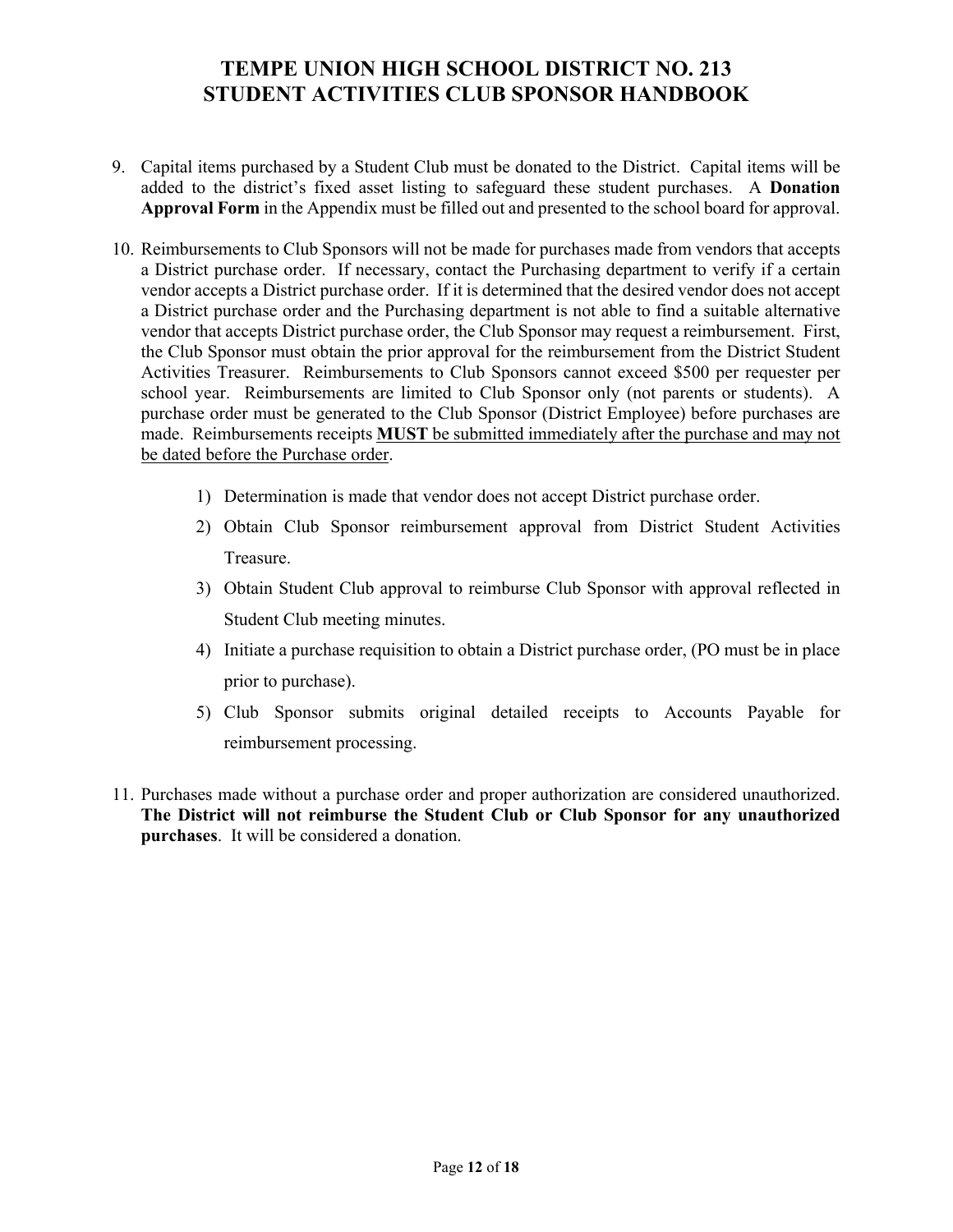#### **RECONCILIATION**

- 1. The Club Sponsor and Club Treasurer should periodically obtain and review the current District Student Club balance from the campus Financial Reports folder. This review should be done at least monthly. The recommended best practice is to monitor District Student Club balances on a weekly basis.
- 2. The District Student Club balance should be verified with the Student Club records. Any discrepancies should be researched and reconciled.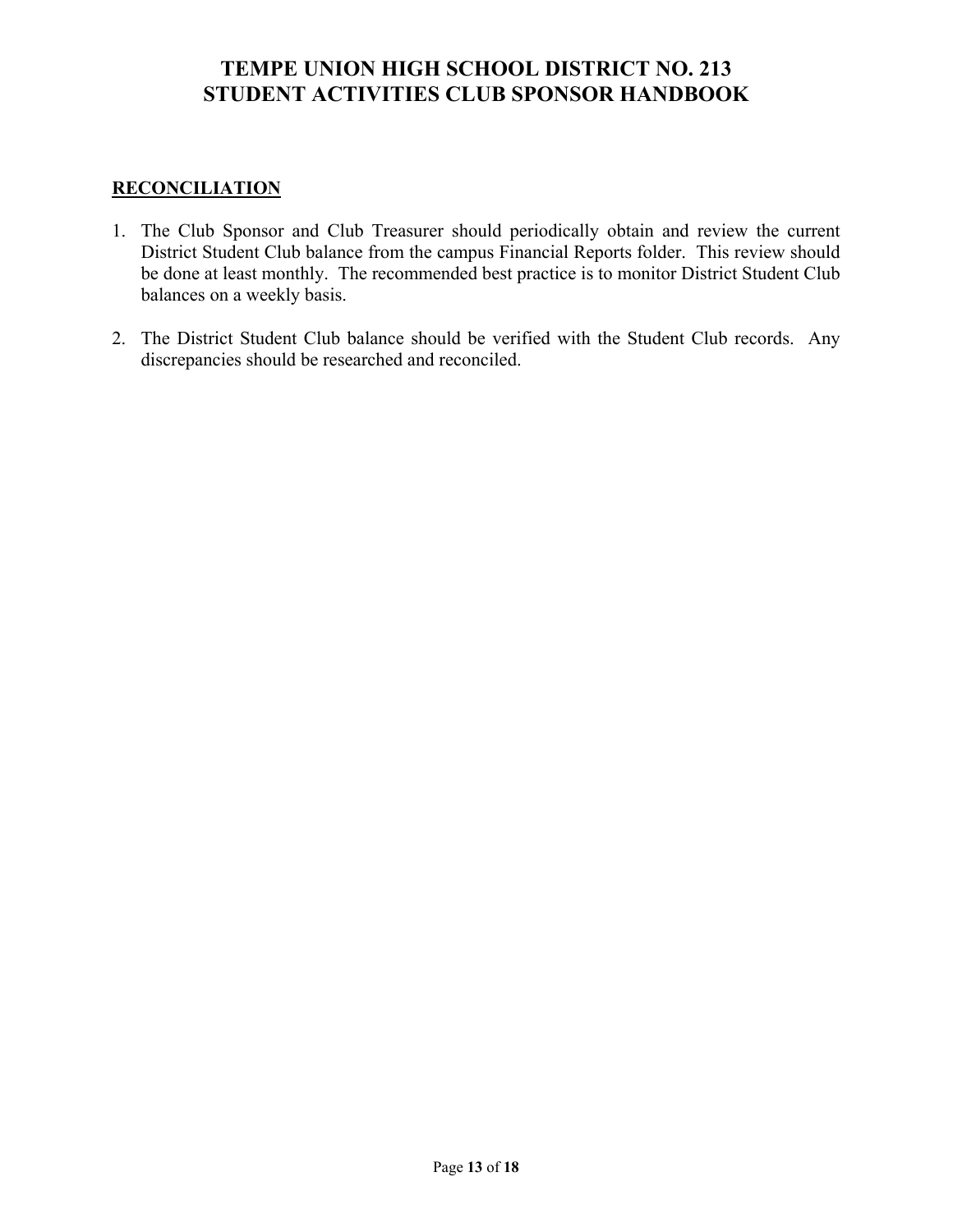# **APPENDIX**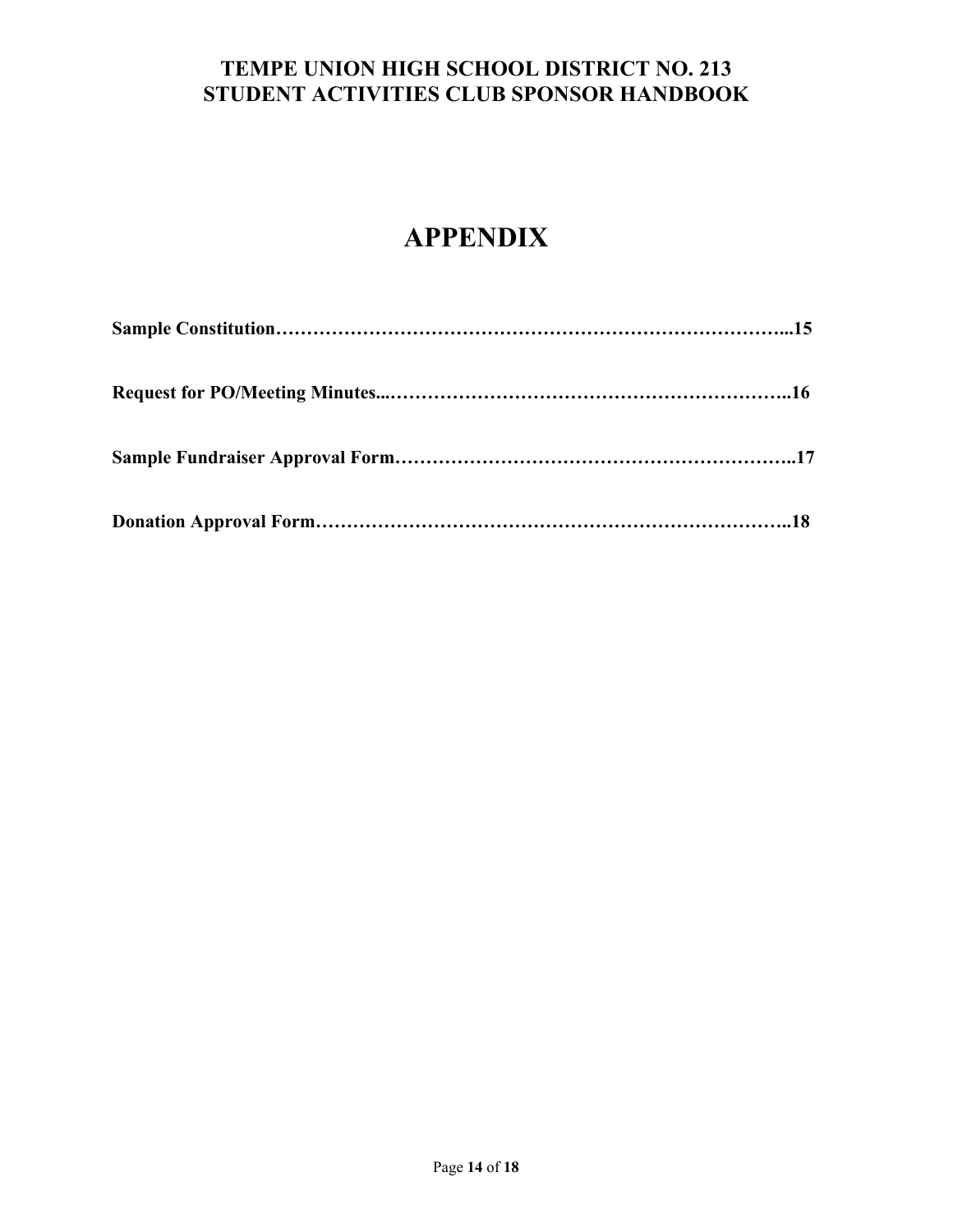#### **Club Constitution**

#### **PREAMBLE**

\_ Club of Mountain Pointe High School shall be to establish and promote The purpose of the interest in the study of through the sponsorship of academic and social events.

#### ARTICLE I - Name and Membership

SECTION 1: The name of this organization shall be the \_\_\_\_\_ \_ Club of Mountain Pointe High School. SECTION 2: Membership shall be open to any daily registered student of Mountain Pointe who demonstrates an interest in the study of

#### **ARTICLE II - Officers**

SECTION 1: The officers of the Club shall consist of

These officers shall be elected at a regular business meeting by a majority of the members present. SECTION 2: Office Title: \_\_\_\_\_\_\_\_\_\_\_\_\_\_\_\_\_\_\_\_\_\_\_\_\_\_\_\_\_\_\_\_\_\_ shall be responsible for \_\_\_\_\_\_

 $\rightarrow$ 

| SECTION 3: Office Title: Shall be responsible for Shall be responsible for Shall be responsible for Shall be responsible for Shall be responsible for Shall be responsible for Shall be responsible for Shall be responsible f |  |
|--------------------------------------------------------------------------------------------------------------------------------------------------------------------------------------------------------------------------------|--|
|                                                                                                                                                                                                                                |  |
|                                                                                                                                                                                                                                |  |
|                                                                                                                                                                                                                                |  |
|                                                                                                                                                                                                                                |  |
|                                                                                                                                                                                                                                |  |
|                                                                                                                                                                                                                                |  |
|                                                                                                                                                                                                                                |  |
|                                                                                                                                                                                                                                |  |
|                                                                                                                                                                                                                                |  |

SECTION 8: Officers may be removed from office when the sponsor(s) and a two-thirds majority of the membership feel it is in the best interest of the club. All vacancies, whether by resignation or removal, shall be filled at the next regular meeting by a new election, approved by a majority of the members present.

#### **ARTICLE III - Meetings**

\_ Club shall be conducted on dates to be SECTION 1: Regular business meetings of the designated by a majority of the membership. Special meetings may be called by the SECTION 2: A quorum shall exist if a simple majority of the members are present. No official transaction can be taken unless a quorum exists.

#### **ARTICLE IV - Amendment**

SECTION 1: This constitution may be amended by a two-thirds vote of the membership in a regular meeting, following the meeting in which it was first proposed.

#### **ARTICLE V - By-Laws**

SECTION 1: The Club shall have the power to pass all necessary by-laws for enforcing this constitution and for carrying out the purposes of the organization.

SECTION 2: By-laws shall become effective upon the approval at a regular business meeting by two-thirds vote of the members present. SECTION 3: By-laws may be revoked by a two-thirds vote by the regular members present at a regular business meeting.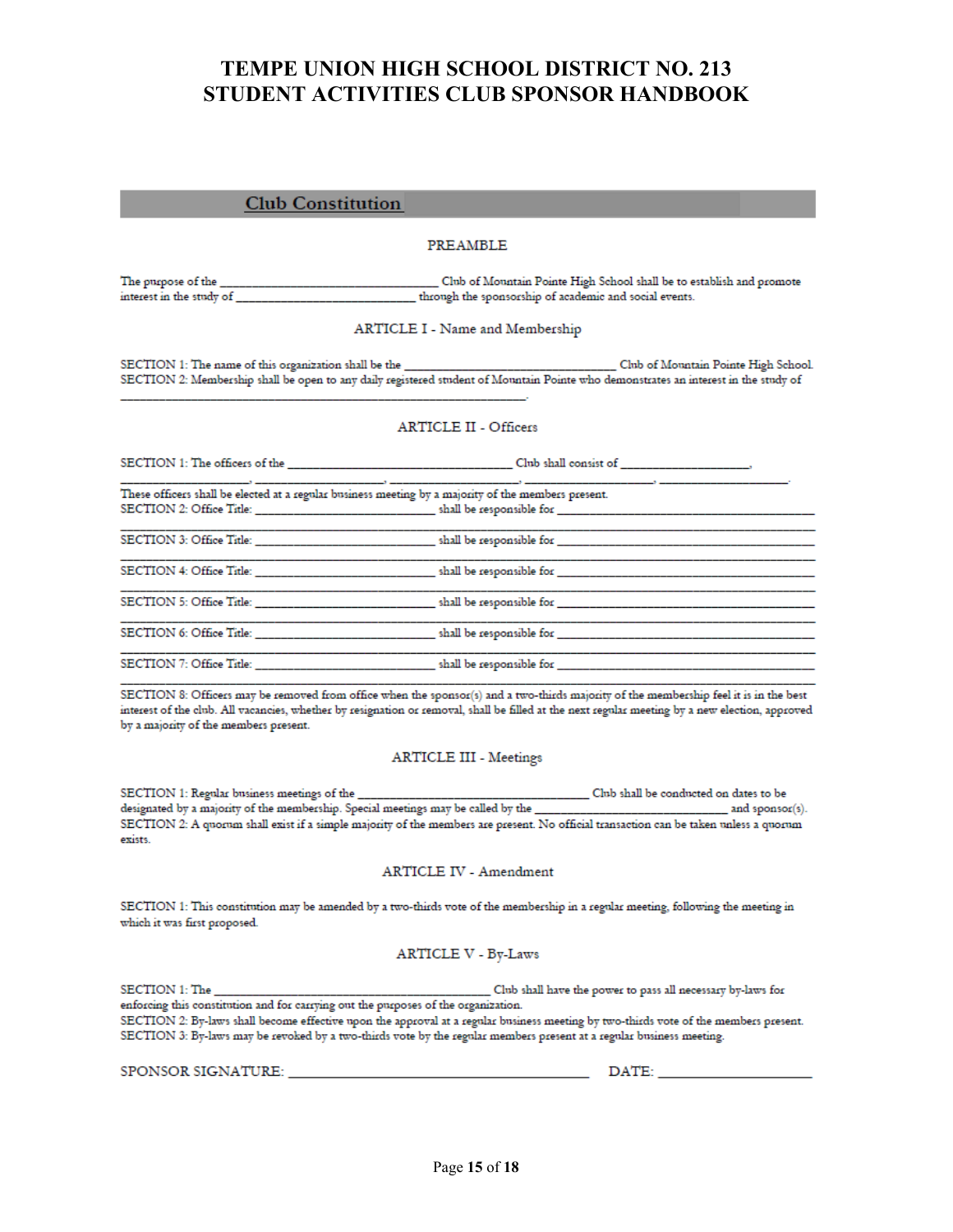#### TUHSD Request for Purchase Order / Meeting Minutes

You MUST complete all fields for the P.O. to be processed. Please return signed form to BOOKSTORE MANAGER.

□ Student Funds (850) □ Tax Credit Funds (526) □ Auxiliary Funds (525) □ Gifts & Donations (530)

**Sponsor Name:** 

#### **REQUESTED P.O.s:**

| Vendor<br><b>Name and Address</b> | <b>Fund</b>                                                   | <b>Brief description of</b><br>items/services | Amount | Motioned by /<br>Seconded and<br><b>Approved by</b><br>(Student Names) | Date for<br>PO to be<br>closed |
|-----------------------------------|---------------------------------------------------------------|-----------------------------------------------|--------|------------------------------------------------------------------------|--------------------------------|
|                                   | $\square$ 850<br>$\Box$ 526<br>$\square$ 525<br>$\Box$ 530    |                                               |        |                                                                        |                                |
|                                   | $\square$ 850<br>$\Box$ 526<br>$\square$ 525<br>$\Box$ 530    |                                               |        |                                                                        |                                |
|                                   | $\Box$ 850<br>$\square$ 526<br>$\square$ 525<br>$\square$ 530 |                                               |        |                                                                        |                                |

#### **MEETING MINUTES:**

**Members Present:** 

#### **Summary of Meeting Topics:**

| ٠                                 |                   |
|-----------------------------------|-------------------|
| ٠                                 |                   |
| ٠                                 |                   |
| ٠                                 |                   |
| ٠                                 |                   |
|                                   |                   |
| <b>Club Sponsor Signature:</b>    |                   |
| <b>Club Sponsor Printed Name:</b> |                   |
|                                   |                   |
| <b>Club Officer Signature:</b>    |                   |
| <b>Club Officer Printed Name:</b> |                   |
|                                   |                   |
| PORequest/Mtg Minutes             | created:11.9.2016 |

created:11.9.2016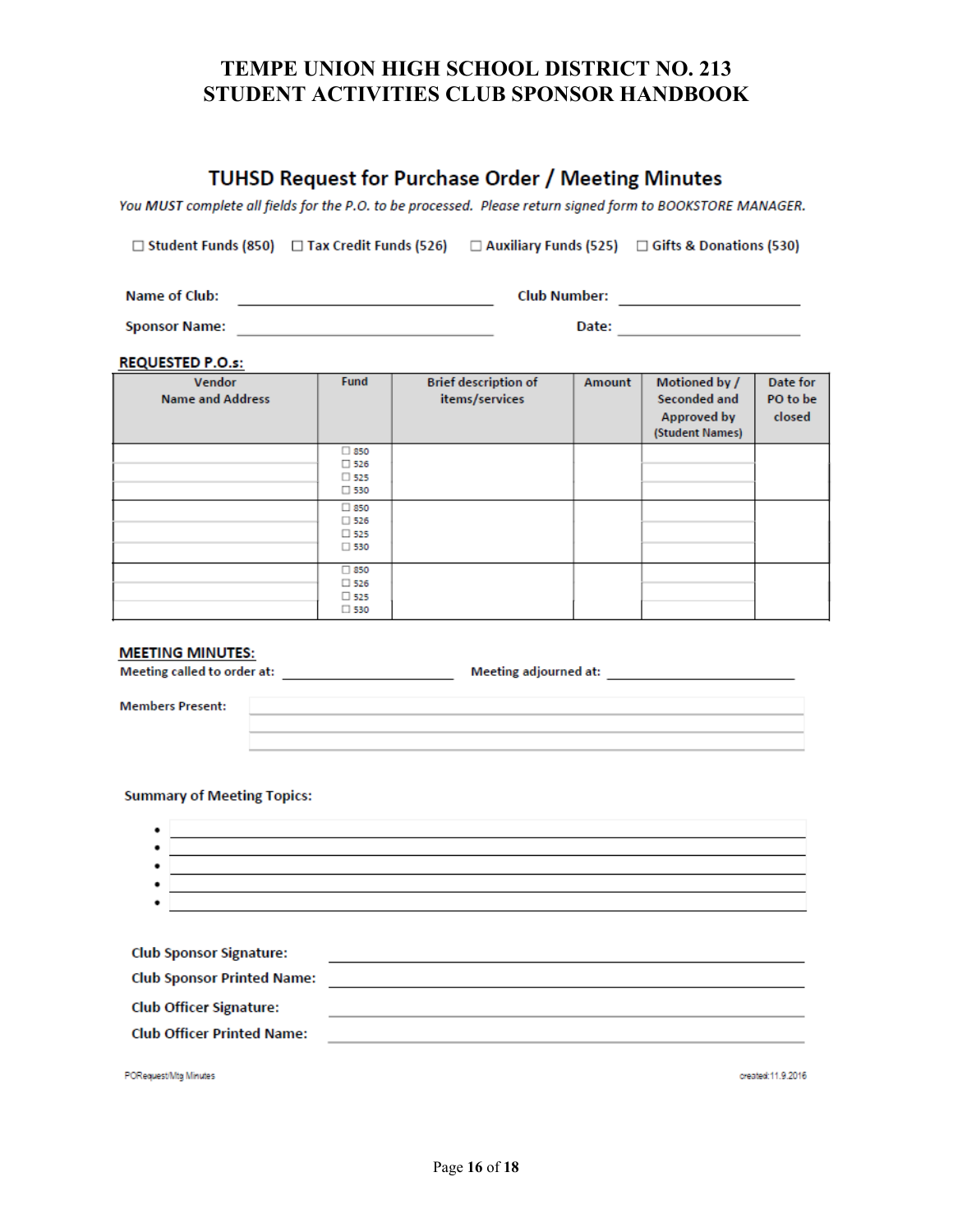# **Fundraising Request**

| Purpose of Event (circle): |                                                           |                          |
|----------------------------|-----------------------------------------------------------|--------------------------|
|                            | Fund Raiser Support Spirit                                | <b>Community Service</b> |
|                            |                                                           |                          |
|                            |                                                           |                          |
|                            |                                                           |                          |
|                            | Event Time: From ________ am/pm to _________ am/pm        |                          |
|                            |                                                           |                          |
|                            |                                                           |                          |
|                            | <b>Return to Activities for Student Council approval:</b> |                          |
|                            |                                                           |                          |
|                            |                                                           |                          |
| cc: Bookstore              |                                                           |                          |